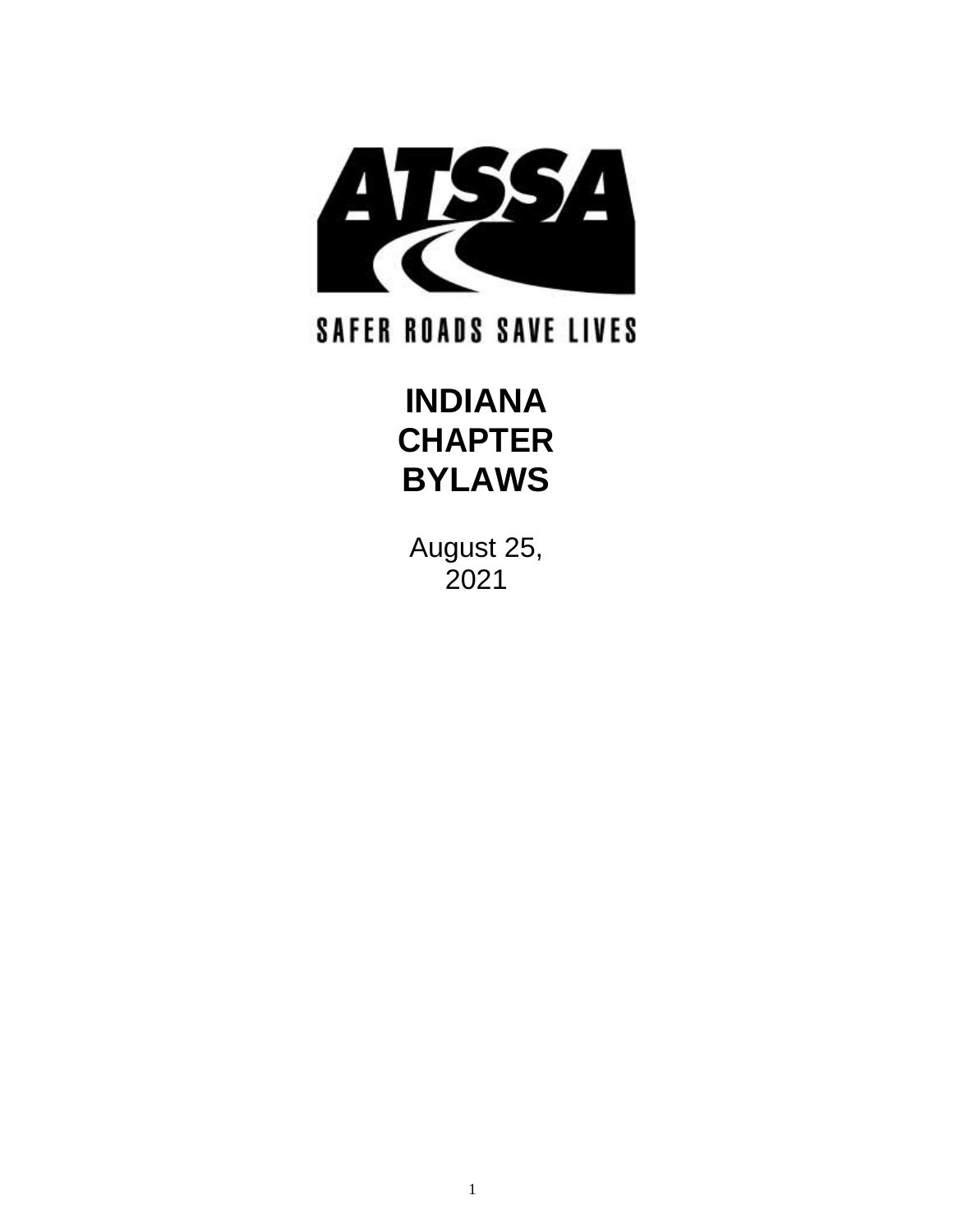

# **Chapter Bylaws**

# **Indiana Chapter of the American Traffic Safety Services Association, Inc.** August 25, 2021

# **ARTICLE I. NAME**

The name of the chapter shall be The Indiana Chapter of the American Traffic Safety Services Association, Inc. The Indiana Chapter will be referred to in these Bylaws as **"**the Chapter.**"** The American Traffic Safety Services Association will be referred to in these Bylaws as "ATSSA".

# **ARTICLE II. HEADQUARTERS**

The Board of Directors of the Chapter shall designate the location of the principal office of the Chapter, which shall be located within the geographic territory of the Chapter as defined in the Chapter Affiliation Agreement between the Chapter and ATSSA (the "Territory"). Currently residing in Indianapolis, IN.

# **ARTICLE III. PURPOSE AND ACTIVITIES**

# Section 1.

The purpose of the Chapter is to promote the best interests of the member firms that provide roadway safety devices, materials and services to governmental agencies and private industry within the Territory. Member firm interests will be promoted in the following manner by:

- a) Establishing a central organization in the Territory through which lawful undertakings of the industry in the Territory may be conducted effectively by cooperative effort.
- b) Collecting and disseminating data and statistics which are of value to the Chapter's membership.
- c) Educating the general public in the identification and understanding of roadway safety devices and respect for the importance of these devices to the safety of the public.
- d) Creating new markets and enlarging current markets through promotional programs, public relations, and legislative activities.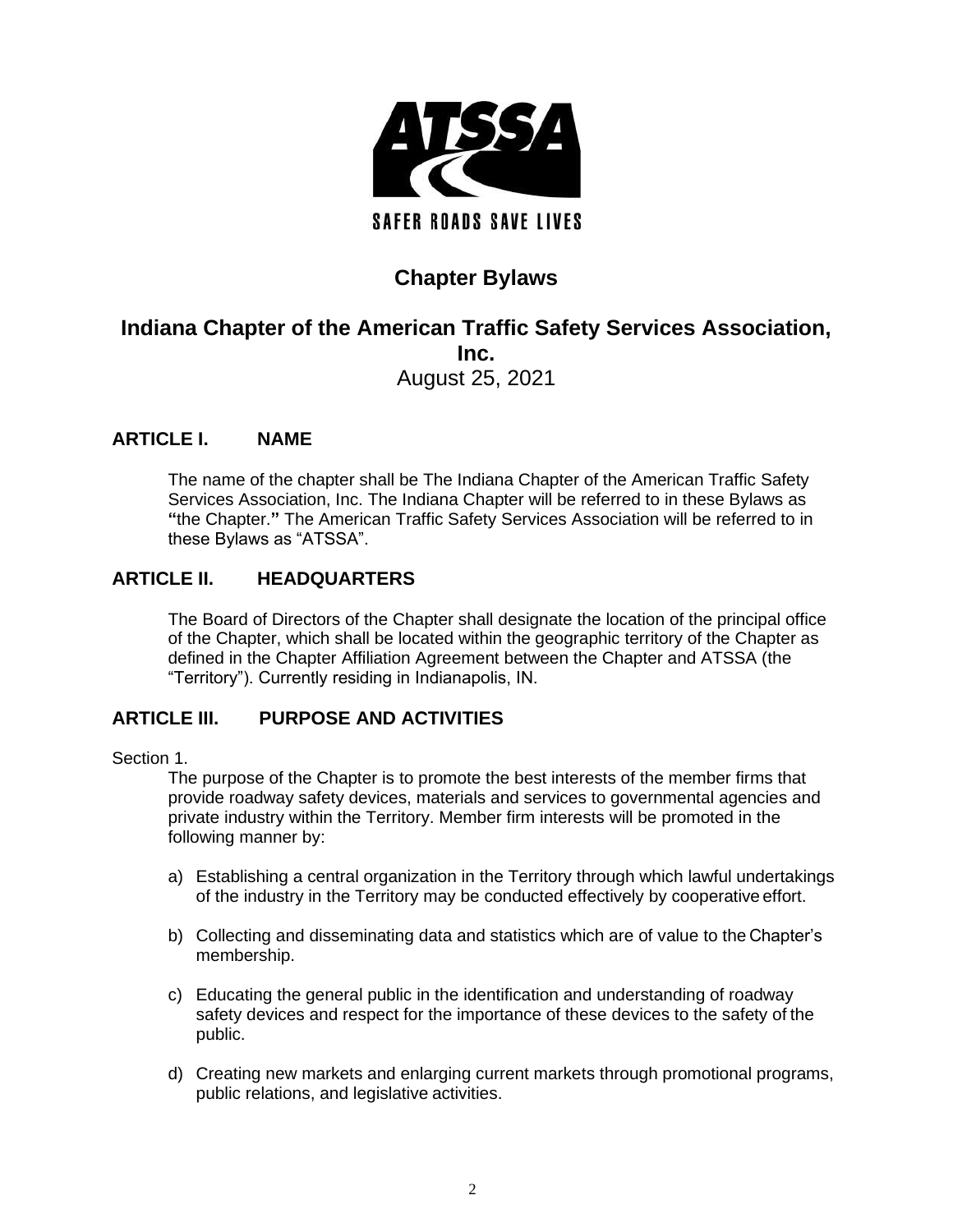- e) Discussing, studying, promulgating and advocating the adoption of technical standards or specifications for selection, use, placement, and control and servicing of traffic control and safety devices.
- f) Establishing and maintaining appropriate liaison with state and local government agencies and legislative bodies and related trade associations and other organizations to further the best interests of the Chapter members and to improve traffic control and safety.
- g) Performing activities that enhance roadway safety within the Territory.
- h) Promoting the goals and objectives of ATSSA.

# Section 2.

The Chapter's activities shall be consistent with the purposes and activities of ATSSA.

# **ARTICLE IV. MEMBERSHIP**

Section 1. Classes of Membership

Every member of the Chapter must also be a member of ATSSA and must be current in the payment of dues, assessments or other payments to both the Chapter and ATSSA. Classes of membership in the Chapter shall mirror those of ATSSA and shall consist of the following:

**Full Member:** To qualify as a Full Member, a firm, company or business entity must have an office in the Territory, must derive its revenues from business operations conducted in the Territory from one or more of the following activities, and at least 50% of these revenues must be from sources other than parent or affiliated companies: installation, rental and/or servicing of temporary traffic control zones; installation, maintenance or removal of pavement markings; installation, maintenance or sales of traffic signs; manufacture or supply of traffic control devices, roadway safety features and/or related materials; installation and/or maintenance of roadside safety features.

**Associate Member:** To qualify as an Associate Member of this association, a person must be a self-employed individual who provides professional services to the roadway safety industry or transportation agency, or must be a firm that as its primary business is a provider of roadway safety services and devices or must provide professional transportation engineering, planning and design services to the government agencies and/or private industry. Associate Members must not qualify under any other membership category.

**Instructor Member:** To qualify as an Instructor Member, a person must have a current instructor certificate from ATSSA and must not qualify under any other membership category.

**Public Agency Member:** To qualify as a Public Agency Member, an entity must be a public agency at the federal, state, county or local level, a utility company, or a college/university and must not be eligible for membership in a Full member category; or an individual must be either a full-time or retired employee of a public agency at the federal, state, county or local level, or a full-time or retired employee of a utility company or college/university and must not be an employee of or have a fiduciary or pecuniary interest in any legal entity which is eligible for membership in any other category.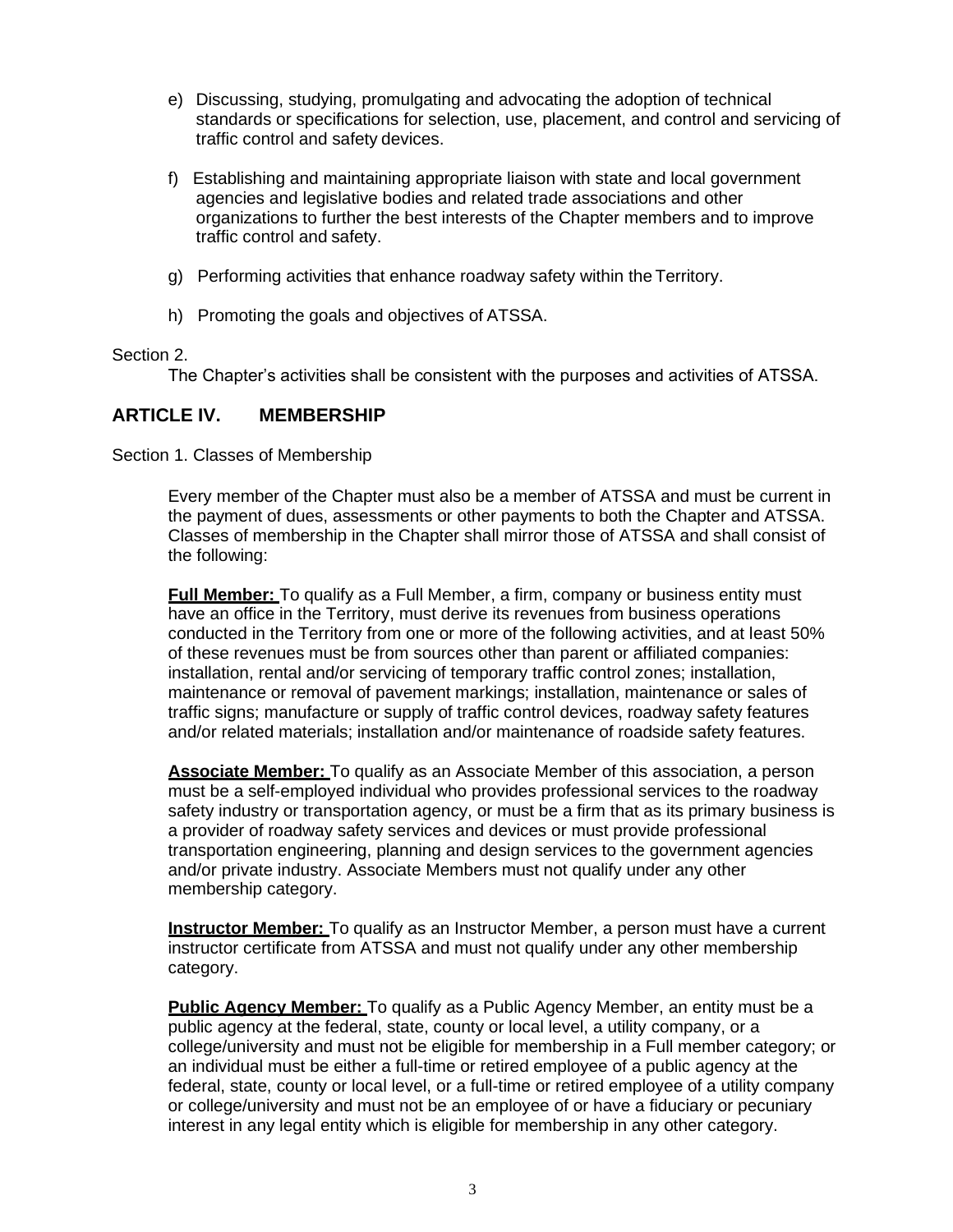**Manufacturers Representative Member:** To qualify as an individual Manufacturers Representative Member, a person must be a self-employed individual and must represent, but not stock or distribute, the products of at least one (1) ATSSA member firm, company or business entity. To qualify as a Manufacturers Representative Firm Member of this association, a Firm must represent, but not stock or distribute, the products of at least one (1) ATSSA member firm, company or business entity. The maximum number of a Firm's individual representatives or partners to be included and eligible for ATSSA member benefits as part of the Manufacturers Representative Firm is five (5).

**Life Member:** To qualify as a Life Member, a person must be fully retired from active business, have been an active ATSSA member for at least ten (10) years, and must be approved as a Life Member by the ATSSA Board of Directors. A Life Member may also be a fully retired ATSSA staff person who served on the ATSSA staff for at least ten (10) years and who is approved as a Life member by the ATSSA Board of Directors.

**Retiree Member:** To qualify as a Retiree Member, a person must be fully retired from active business and have been previously employed by an ATSSA-eligible entity at the time of retirement.

**Student Member:** To qualify as a Student Member of this association, a person must be enrolled in a public or private post-secondary career/technical school, apprenticeship program, community college, college or university; or be at least a 50% of a normal fulltime academic program as a registered graduate student. Student membership is available for two years certificate and associate degree programs; four years for baccalaureate (or its equivalent) from an accredited institution; and up to six years for graduate program students.

**New Professional Member:** To qualify as a New Professional Member, a person must have graduated within the last 12 months from a public or private post-secondary career/technical school, apprenticeship program, community college, college or university; and must not be employed by a current ATSSA member company. This membership is available to individuals new to the roadway safety industry for two years.

## Section 2. Voting

Each Full Member, Associate Member, Manufacturers Representative Member, Life Member, and Retiree Member is entitled to one (1) vote in the affairs of the Chapter.

Each Public Agency will be entitled to one (1) vote.

No other classes of members shall have voting rights in the affairs of the Chapter. Eligible voting members may vote by proxy. ATSSA will provide the Chapter, upon request, with a current membership roster.

Section 3. Non-liability of Members

A member of the Chapter shall not be personally liable for the debts, obligations, or liabilities of the Chapter. Chapters are obligated to follow guidelines set forth in the ATSSA National Chapter Management Guide.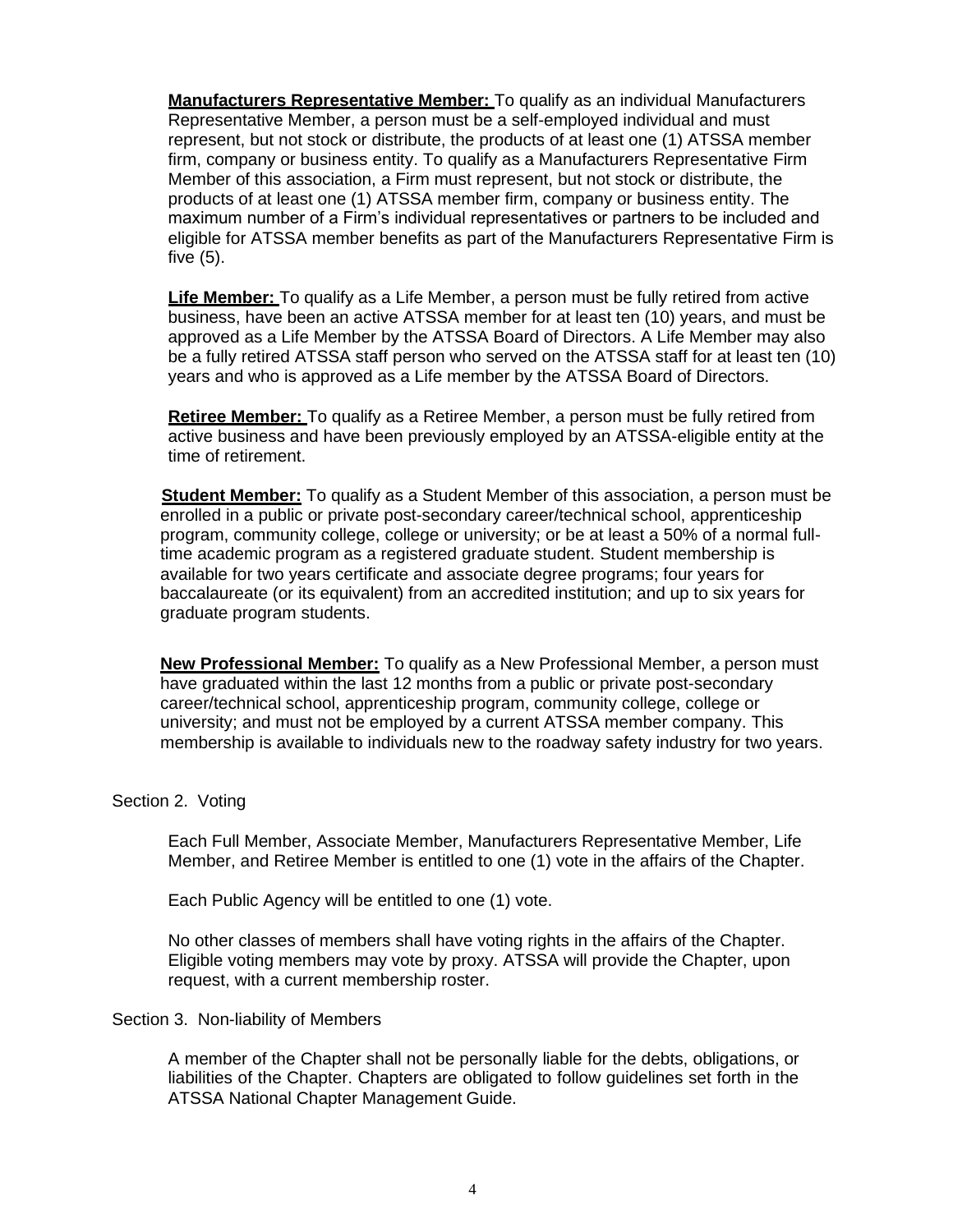# **ARTICLE V. DUES AND ASSESSMENTS**

Section 1. ATSSA Membership Dues

All ATSSA membership dues will be remitted annually to ATSSA. Dues paid to ATSSA shall be set and determined by ATSSA's Board of Directors. Dues shall become due on such date as determined by ATSSA's Board of Directors. Upon receipt by ATSSA of the Chapter's W-9 showing filing of the Chapter's corporate tax documents, as required by the State, a portion of the dues collected from Chapter members may be remitted back to the Chapter on a yearly basis as determined by the ATSSA Board of Directors.

Section 2. ATSSA Membership Dues Renewal and Nonpayment

All dues and delinquency notification shall be conducted by ATSSA. All ATSSA members are eligible to participate in Chapters.

Section 3. Chapter Assessments and fundraising activities

The Chapter may assess its members for specific projects or programs the members deem necessary. Such special assessment shall be approved or ratified by the voting members. The Chapter may conduct other fundraising activities as it deems appropriate*.*

Section 4. Resignation

Any member may resign from the Chapter at any time by transmitting written notice of such resignation to ATSSA. Resignation from ATSSA shall constitute resignation from the Chapter, as well. Any chapter assessment previously paid shall be forfeited.

# **ARTICLE VI. MEETINGS**

Section 1. Chapter Meetings

A minimum of two chapter meetings per year shall be held, one serving as the annual Chapter meeting. At the annual meeting, reports of the affairs of the Chapter shall be considered and any other appropriate business may be transacted.

#### Section 2. Special Meetings

The Chapter President or Board of Directors may call special meetings of the chapter. Notice of any special meeting shall be communicated to each member at the member's last recorded email address at least thirty (30) days in advance of the meeting with a statement of the time and place of the meeting and with information as to the subject or subjects to be considered at the meeting.

#### Section 3. Quorum

20 percent of the voting membership must be present, in person or by proxy, at Chapter meetings to constitute a quorum for conducting the business of the Chapter. Measures and matters of this Chapter which are required to be submitted to a vote of the voting members may be adopted only after receiving an affirmative vote of a majority of the voting members present in person or by proxy at a meeting at which a quorum is present.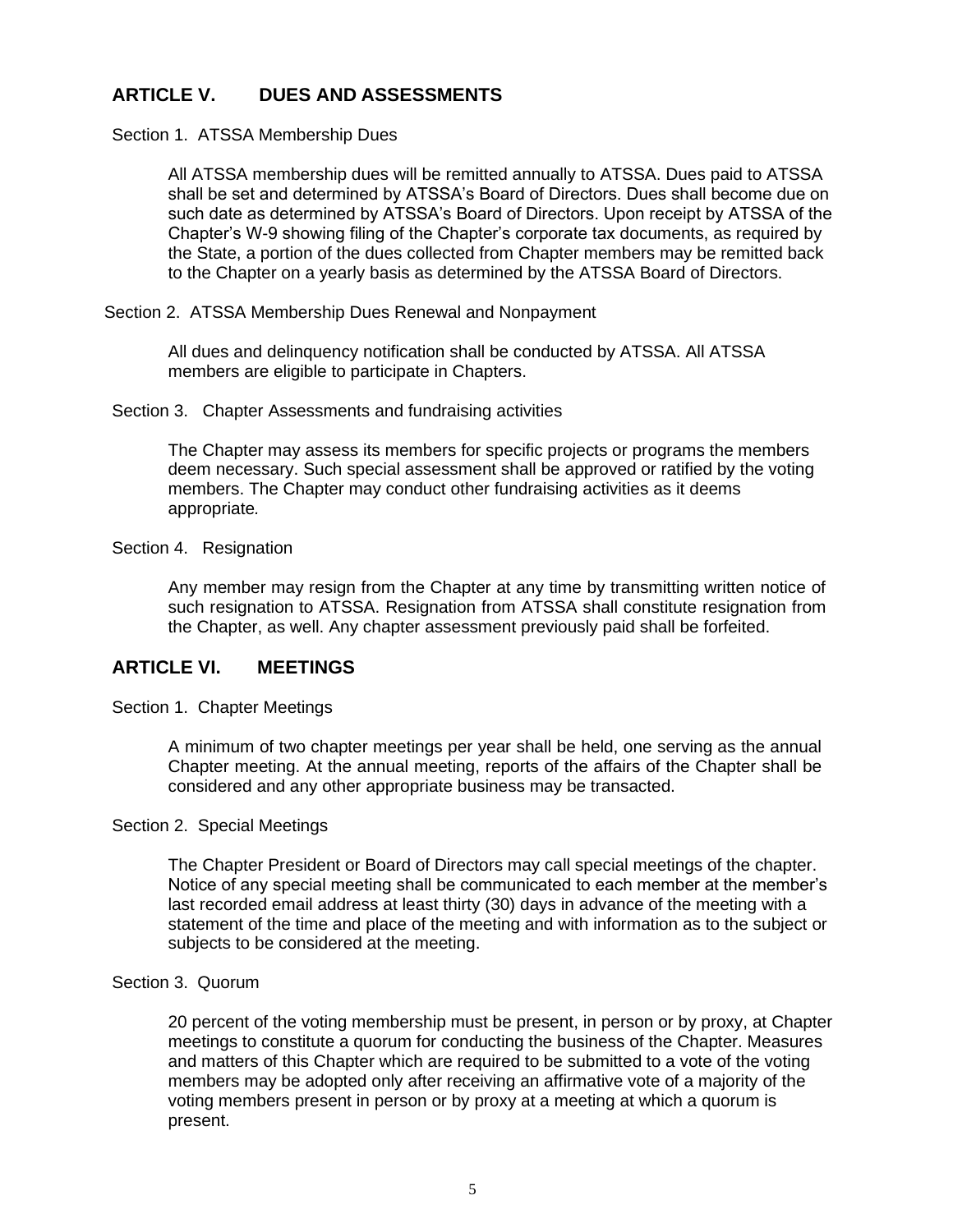## Section 4. Order of Business

The order of business at membership meetings shall be as directed by the President. The usual parliamentary rules as described in the latest edition of *Robert's Rules of Order*, newly revised, shall govern all deliberations when not in conflict with these bylaws.

# **ARTICLE VII. CHAPTER BOARD OF DIRECTORS**

Section 1. Responsibility

The Chapter Board of Directors shall have supervision, control and direction of the affairs of the Chapter; shall determine its policies or changes therein within the limits of the applicable law and the Chapter's articles of incorporation and bylaws; shall actively execute its purposes; and shall have discretion in the disbursement of its funds. It may adopt such rules and regulations for the conduct of the Chapter's business as shall be determined advisable, and may in the execution of the powers granted, appoint such agents as it may consider necessary.

#### Section 2. Board of Directors Composition

The Board of Directors shall consist of a minimum of three (3) directors and a maximum of 5 directors. If the Board consists of three (3) persons, the President, the President-Elect and one other voting individual shall serve as directors.

The Chapter Immediate Past President shall serve on the Board as a voting director.

#### Section 3. Directors Eligibility

A director must be a Chapter member in good standing as a Full Member, Associate Member, Public Agency Members, Manufacturers Representative Member, Life Member, or Retiree Member. No more than two (2) representatives of a member firm or company may serve concurrently on the Chapter Board. If the Chapter has voted to allow Public Agency Members to vote in the affairs of the Chapter, the Agency may be represented on the Chapter board in positions other than President or President-Elect with no more than one (1) from the same agency serving concurrently.

## Section 4. Term of Service

The directors shall serve a two-year term, with the appropriate number of directors being elected each year. No person may serve more than two (2) consecutive two-year terms.

#### Section 5. Vacancies

With the exception of the President-Elect, the Board of Directors shall fill any vacancy that may occur on the Board and the person or persons so appointed may serve until the next annual meeting of the voting members. Any vacancy in the office of President Elect shall be filled by the voting members.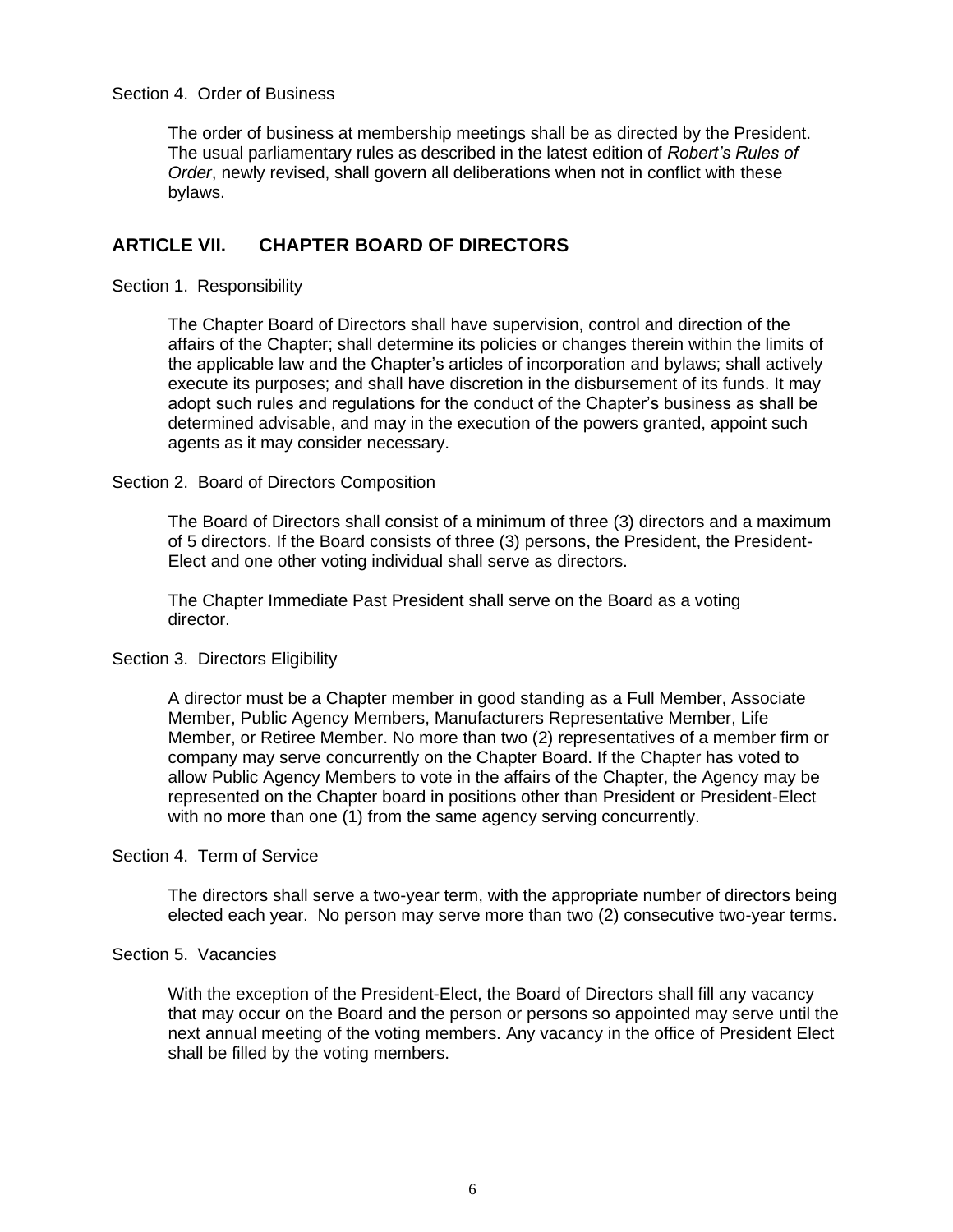#### Section 6. Resignation and Removal

Any director may resign at any time by giving written notice to the President or Board of Directors. Such resignation shall take effect at the time specified therein, or, if no time is specified, at the time of acceptance thereof as determined by the President or the Board.

The President, President-Elect, or any other director may be removed for cause by twothirds (2/3rds) of the voting members at any regular or special meeting at which a quorum is present.

#### Section 7. Meetings of the Board of Directors

Meetings of the Board, regular or special, may be held upon not fewer than seven (7) days' notice to each director.

#### Section 8. Quorum

A majority of the directors then in office shall constitute a quorum for the transaction of business. The act of the directors present at a meeting at which a quorum is present shall be the act of the Board.

#### Section 9. Action Without Meeting

Any action required or permitted to be taken at a meeting of the Board may be taken without a meeting if consent in writing, setting forth the action so taken.

#### Section 10. Participation by Means of Communications Equipment

Any one or more directors may participate in a meeting of such Board by means of a conference telephone or similar communications equipment allowing all persons participating in the meeting to hear each other at the same time. Participation by such means shall constitute presence in person at a meeting.

#### Section 11. Absence

Any director who is unable to attend a meeting shall, prior to the meeting, communicate with the President or President-Elect, stating the reason for his/her absence. If a director is absent from two (2) consecutive meetings for reasons which the Board has failed to declare to be sufficient, his / her resignation shall be deemed to have been tendered and accepted.

#### Section 12. Compensation

Directors, as such, shall not receive any compensation for their services as directors, but the Board may, by resolution, authorize reimbursement of expenses incurred in the performance of their duties. Such authorization may prescribe procedures for approval and payment of such expenses by designated officers.

#### Section 13. Voting

Voting at chapter Board meetings may proceed by voice vote, show of hands, or ballot. As deemed appropriate by the Chairperson, voting by the Board may be conducted by electronic means.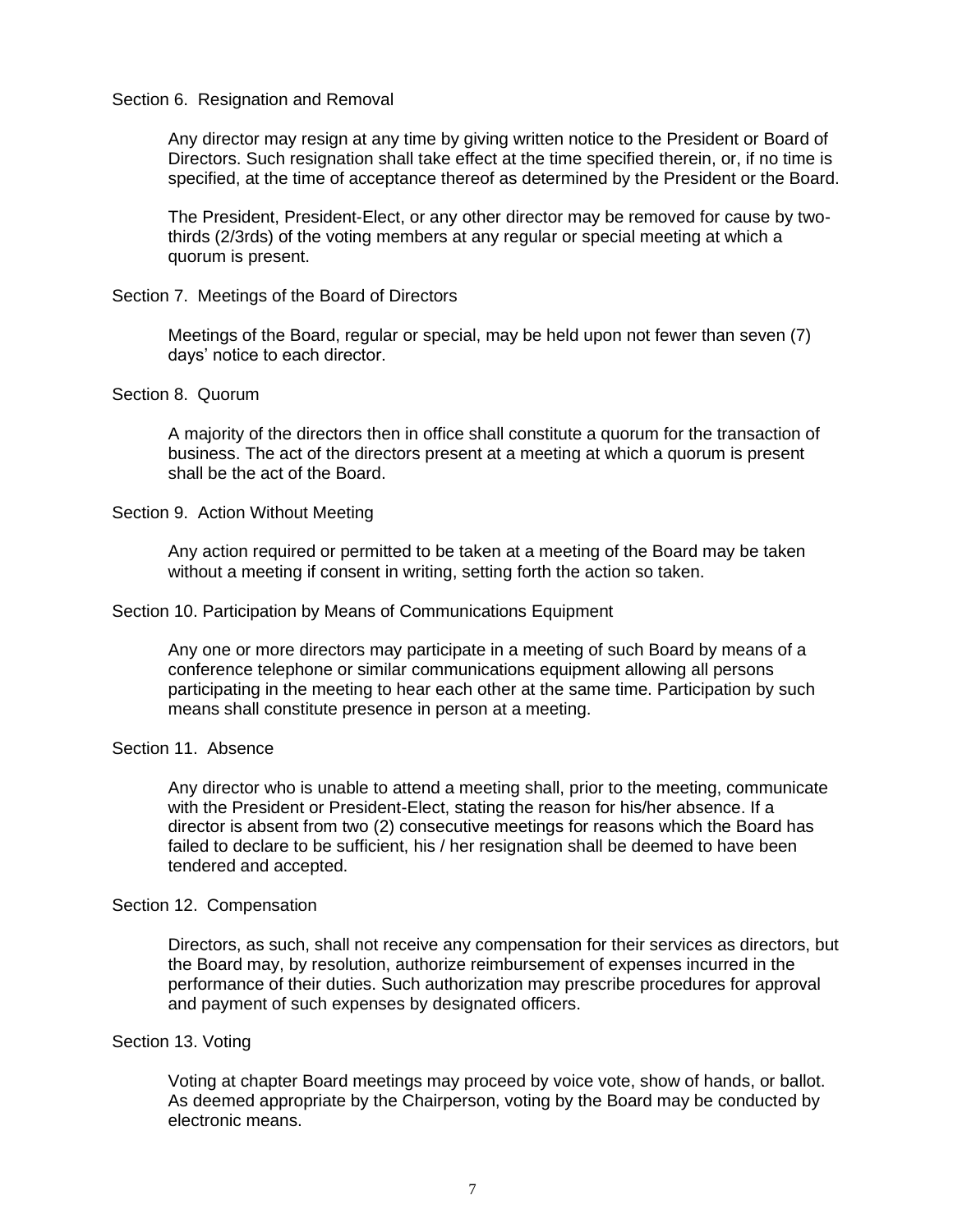# **ARTICLE VIII. OFFICERS**

#### Section 1. Elected and Appointed Officers

The officers of the Chapter shall be the President, President-Elect, the Secretary and the Treasurer. All chapter officers must be current ATSSA National members in good standing. The elected officer of the Chapter shall be a President-Elect, who shall be elected biennially by the Chapter voting members and shall take office immediately following the election. The President and President-Elect must be a Full Member, Associate Member, Manufacturers Representative Member, Life Member, or Retiree Member of the Chapter.

The Secretary and the Treasurer will be appointed by the Board of Directors at the first regular meeting following the annual meeting of members and shall take office immediately.

The Secretary and Treasurer must be a Full Member, Associate Member, Public Agency Member, Manufacturers Representative Member, Life Member, or Retiree Member of the Chapter.

A director may serve in a dual capacity as a Chapter Secretary, Treasurer, or both, as determined by the Board of Directors.

#### Section 2. Term

The officers shall serve for a term of two (2) years and shall serve no more than two consecutive two-year terms. The President and President-Elect shall serve one consecutive two-year term, but may serve a second consecutive two-year term if so elected by the Chapter's voting members.

#### Section 3. Vacancies

If the President cannot fulfill the term, the President-Elect shall fill the unexpired term. If both the President and President-Elect cannot fulfill the unexpired term of the President, the Board shall elect from among themselves a person to fulfill the unexpired term of the President. Vacancies in the office of Secretary or Treasurer may be filled for the balance of the term therein by the Board of Directors at any regular or special meeting. A vacancy in the office of President-Elect shall be filled by the voting members.

#### Section 4. President

The President shall be the principal executive officer of the Chapter, shall preside at meetings of the Chapter and shall be a member ex-officio, with the right to vote, of all committees except the Nominating Committee. The President shall also, at the time of the annual meeting and at such other times as deemed proper, communicate to the members or the Board of Directors such matters and make such suggestions as may, in their opinion tend to promote the welfare and increase the usefulness of the Chapter, and shall perform such other duties as are necessarily incident to the office of President or as may be prescribed by the Board of Directors. The President shall ensure the timely filing of the Chapter's Corporate annual tax documents.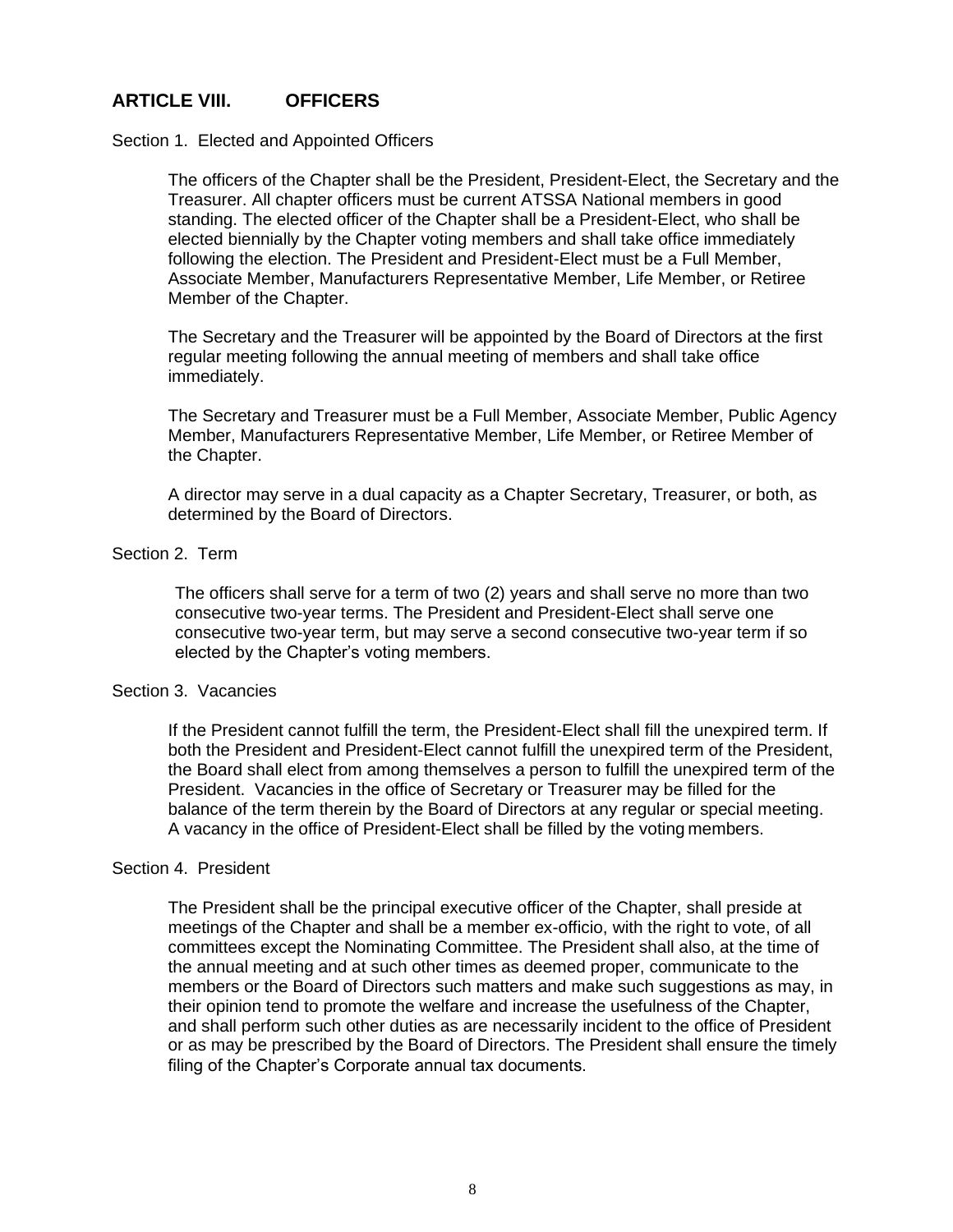# Section 5. President-Elect

The President-Elect shall perform the President's duties in the event of the President's temporary disability or absence from meetings, and shall have such other duties as the President may assign. The President-Elect at the time of their nomination must have served on the Board of Directors within the last four (4) years, unless there are no other candidates.

## Section 6. Treasurer

The Treasurer shall keep an account of all moneys received and expended for the use of the Chapter and shall make disbursements authorized by the Board of Directors. All sums received shall be deposited in the bank(s), or trust company, approved by the Board of Directors, and a report shall be made at the annual meeting or when called upon by the President. Funds may be drawn only upon the signature of the Treasurer or Chapter can add another officer for signature if desired. The funds, books, and vouchers in his/her possession shall at all times be subject to verification and inspection by the Board of Directors. The same person may perform the office of Secretary and Treasurer.

## Section 7. Secretary

It shall be the Secretary's duty to give notice of and attend all meetings of the Chapter and keep records of all proceedings, attest documents and perform such other duties as are usual for such an officer or as may be duly assigned. The same person may perform the office of Secretary and Treasurer.

# **ARTICLE IX. ELECTIONS**

Section 1. Nominating Committee

The President shall appoint a Nominating Committee consisting of representatives of two (2) or more members, and chaired by the Immediate Past President, at least ninety (90) days prior to the election.

## Section 2. Nominations

a. At least seventy-five (75) days prior to the annual meeting of the members, the Nominating Committee shall compile a list of nominations for the following positions:

Officers: President Elect (to be elected biennially) Directors: The appropriate number of directors shall be elected each year.

b. At least sixty (60) days prior to the annual meeting of the members, the nominations shall be transmitted to each voting member of the Chapter together with a statement that nominees other than those selected by the Nominating Committee may be proposed by petition signed by at least ten percent (10%) but not fewer than three of the voting members of the Chapter, who shall have previously secured the consent of the proposed nominee(s). Said petitions must be received at ATSSA headquarters no later than forty-five (45) days prior to the annual meeting.

# Section 3. Election Procedures

At least forty-five (45) days prior to the annual meeting, the nominations, including those submitted by members in accordance with Article IX, Section 2 above, shall be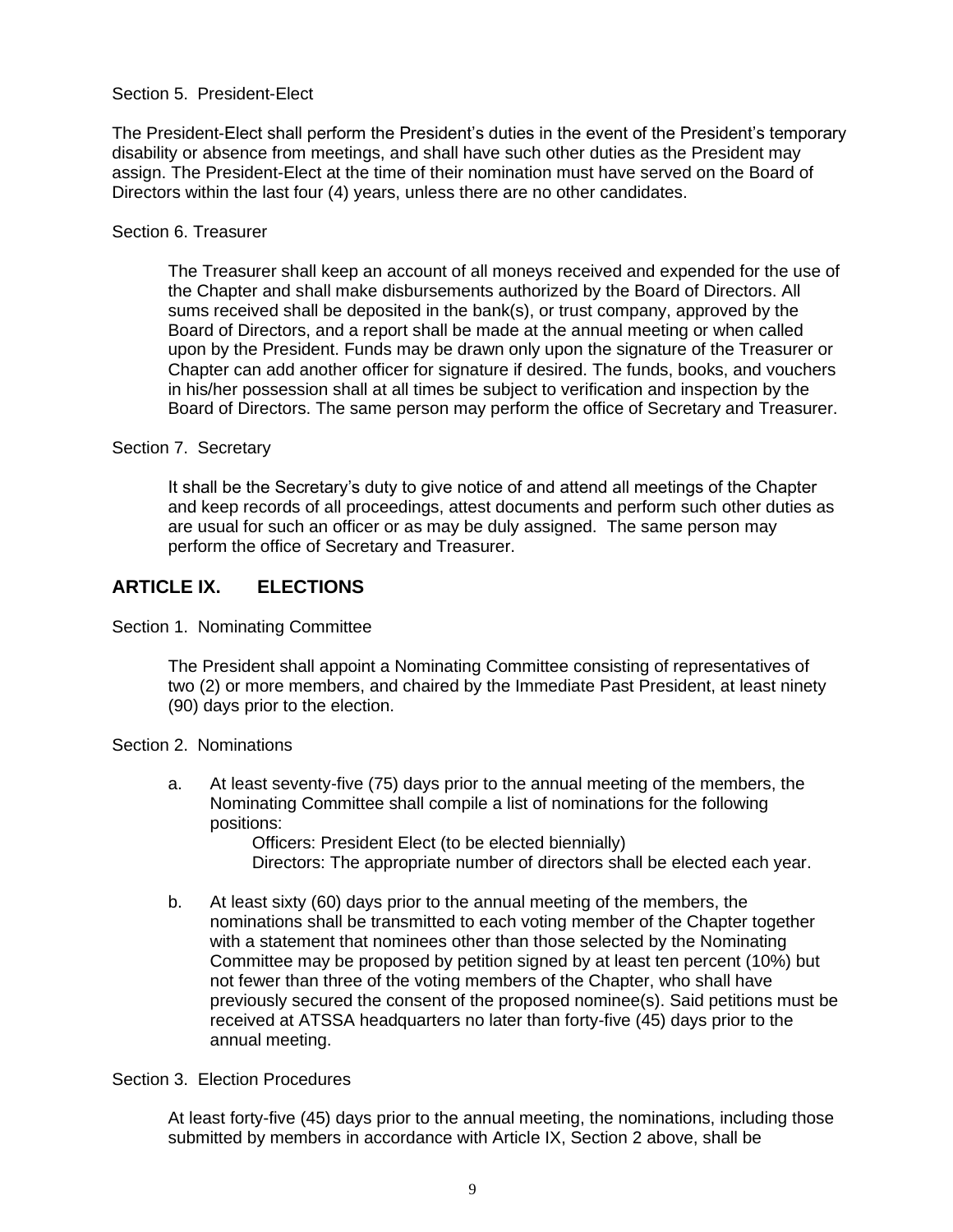transmitted by electronic mail, to each voting member of the Chapter with an official ballot which must be returned to the ATSSA headquarters at least fifteen (15) days prior to the next Chapter meeting.

Fifteen (15) days prior to the annual meeting the balloting will be closed. Ballots received at the ATSSA office after that date will not be counted. The ballots will be counted and the results will be reported to the chairperson of the Nominating Committee.

At the annual meeting the results of the balloting will be reported by the chairperson of the Nominating Committee. The nominees having the largest number of legal votes shall be declared elected. In case of a tie vote, the voting members in good standing present in person or by proxy at the next Chapter meeting shall proceed by written ballot to break the tie.

The results of all elections shall be reported in writing to all members after the annual meeting.

Officers elected shall take office immediately after the election.

# **ARTICLE X. COMMITTEES**

The Board of Directors shall establish such committees as deemed necessary and the Chapter President, with the approval of the Board, may make appointments to such committees.

# **ARTICLE XI. MAIL, FAX OR E-MAIL VOTE**

Whenever a question arises which requires a vote of the voting members, and when it is inexpedient to call a membership meeting for that specific purpose, the President may submit such a matter to the voting membership in writing. Unless otherwise provided in these Bylaws, questions and issues presented in this way shall require a majority vote of the entire voting membership for adoption and shall have the same force and effect as if the issue had been voted on at a membership meeting.

# **ARTICLE XII. FISCAL YEAR**

The fiscal year shall be the same as that of ATSSA, January 1 – December 31.

# **ARTICLE XIII. INDEMNIFICATION**

The Chapter may indemnify an individual director, officer, member or agent of the Chapter or someone who previously served as a director, officer, member or agent of the Chapter to the fullest extent provided by the laws of the State of Indiana. The Board may cause the Chapter to purchase and maintain insurance on behalf of any person described in this Section against any liability asserted against such person and incurred by such person in any such capacity or arising out of such status, whether or not the Chapter would have the power to indemnify such person.

# **ARTICLE XIV. DISSOLUTION**

The Chapter shall use its funds only to accomplish the objectives and purposes specified in these bylaws, and no part of said funds shall inure or be distributed to the members of the Chapter. On dissolution of the Chapter, any funds remaining after the payment of all debts and liabilities of the Chapter shall be distributed to ATSSA.